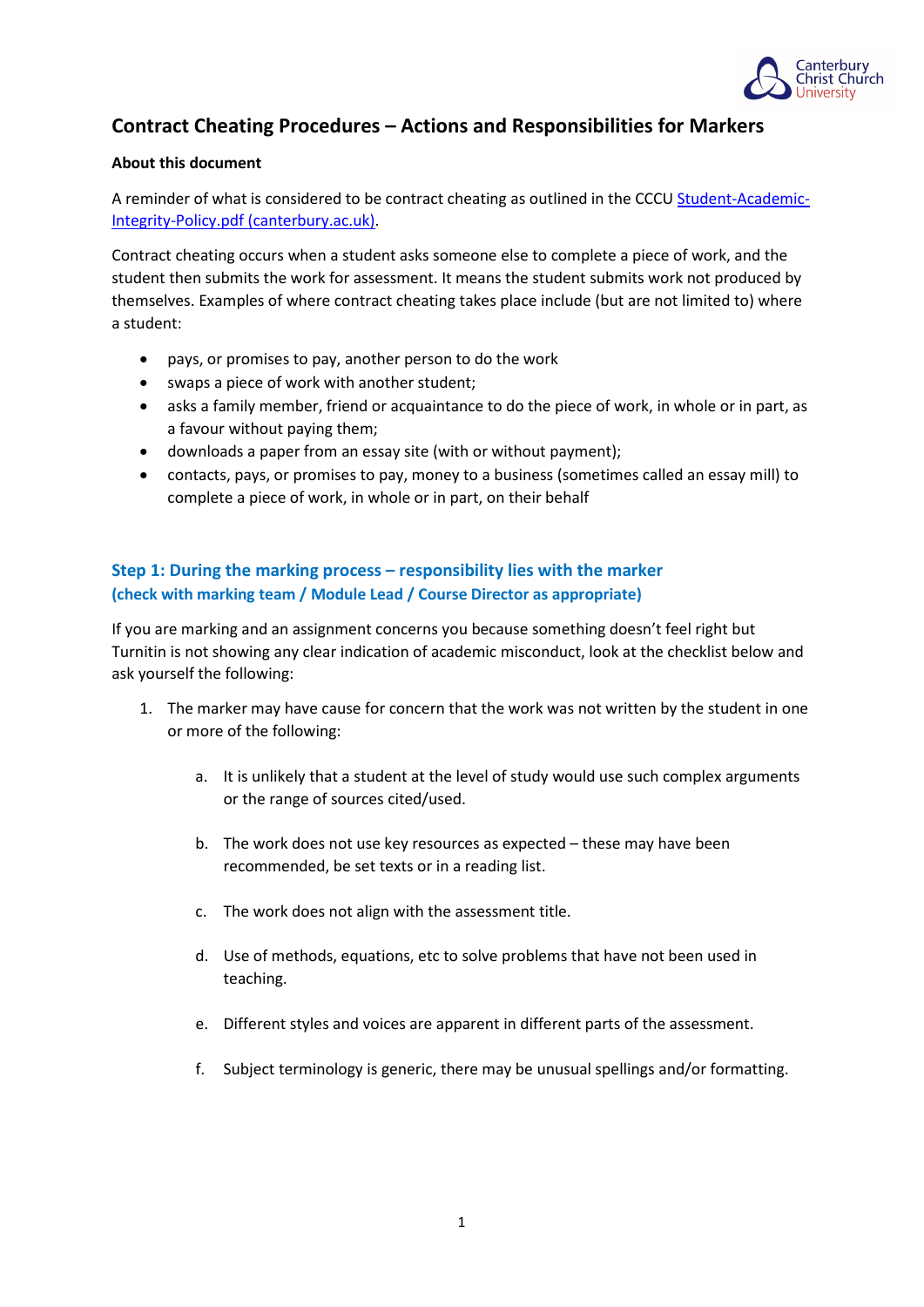

### **A more in-depth checklist is below:**

#### **1. What is the Turnitin similarity score with references excluded?**

If the score is very low (1-3%) or there appears to be no similarity – including in the reference list – this may indicate that an essay mill or other contracted writer has worked to make the assessment 'Turnitin proof' or 'plagiarism free' often boasted about on essay mill advertisements.

#### **2. Are the references as expected?**

- a. Has the writer used the expected reference style, e.g., Harvard, APA, Chicago, Oscola, as you would expect? If this has been recommended and is an expectation and you or other tutors have also covered how to reference in the required style it would be odd to use a different system.
- b. A mix of referencing styles or formats may indicate a ghost writer not being aware of the expected referencing style.
- c. Generic references can show that the contracted writer has limited access to academic sources or is adapting a previous assignment from a stock supply.
- d. References all being old or all from books can also indicate a ghost writer as these sources are less likely to be flagged in a Turnitin similarity report.
- e. Expected key resources has not been referenced
- **3. Does investigation of the originally submitted file in Turnitin Feedback Studio reveal any anomalies?**

*Please note that you need to download in Word/Adobe as necessary but don't save the file as this will reset the document properties. Checking the document properties consider the following:*

- a. Are the "Author" on the Summary pane and "Last saved by" on the Statistics pane (as labelled in Word, equivalents in other software) the student's name/ID or do one or both appear to be someone else?
	- One or both not being the student's name/ID can indicate ghost-writers (but can also arise from a student borrowing someone else's computer).
	- If the majority, or all, the information is blank, that's a good indication that an essay-mill, ghost-writer etc. has taken deliberate steps to redact it to avoid detection.
- b. In the Statistics pane, do the "Total editing time", "Revision number", "Created" date align with expectations?